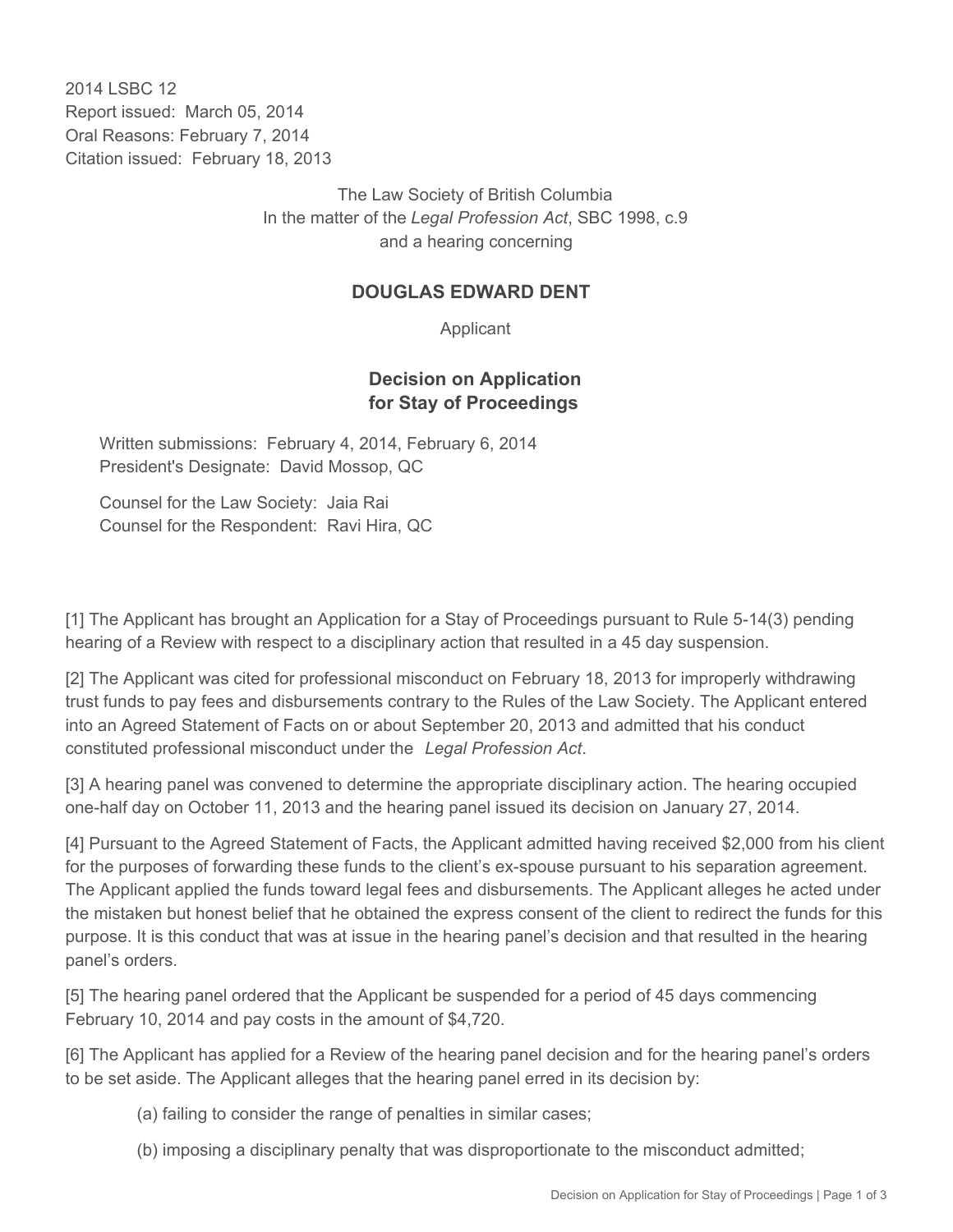(c) applying the concept of progressive discipline in circumstances where the application of such concept was inappropriate;

(d) basing its decision on facts that were not before the hearing panel and which should not have formed the basis of its decision;

(e) making improper findings of fact by going behind the Agreed Statement of Facts provided to the hearing panel.

[7] The Applicant practises in 100 Mile House. He employs 12 people, inclusive of the Applicant and two associates.

[8] The Applicant alleges that he will suffer economic prejudice and harm to his reputation.

## **LEGAL BASIS**

[9] The Applicant relies on Rule 5-14(3) of the Law Society Rules, which provides that a party may apply for a stay of any order not referred to Rule 5-14(1) or (2). The leading Law Society case in this matter is *Re: Chiang*, 2013 LSBC That case states the Applicant must satisfy the President or the President's designate that:

- (a) the review raises a serious issue;
- (b) the Applicant will suffer irreparable harm if the stay is not granted; and
- (c) balance of convenience favours the imposition of the stay.

### **The Review raises a serious issue that is neither vexatious or frivolous**

[10] With respect to the first factor, the question of whether or not the review raises a serious issue, a Bencher hearing an application for a stay need only be satisfied that the review is neither "vexatious nor frivolous". The Bencher hearing the application for a stay should not engage in extensive review of the merits (see *Re: Goldberg*, 2007 LSBC 53 at paragraph 10).

[11] The Law Society concedes that the review is neither "vexatious nor frivolous".

## **The Respondent will suffer irreparable harm in the form of economic prejudice or further harm to his reputation if the stay is not granted**

[12] I restrict my comments to the economic harm that the Respondent will suffer if the stay is not granted

[13] His income will drop because he will not be able to practise law for 45 days. It is true that he has two associate lawyers in his law office. However, one of them is on maternity leave. In addition, he has sworn in his affidavit he may have to lay off employees, namely support staff, if the suspension goes forward. This would be a major disruption of this law practice.

[14] The Law Society concedes the irreparable harm test.

# **The balance of convenience favours the grant of the stay because the public will not be put at risk if the stay is not granted**

[15] As far as the balance of convenience is concerned, this involves the question of whether or not the granting of this stay will put the public at risk again. I find there is little evidence that the public will be put at